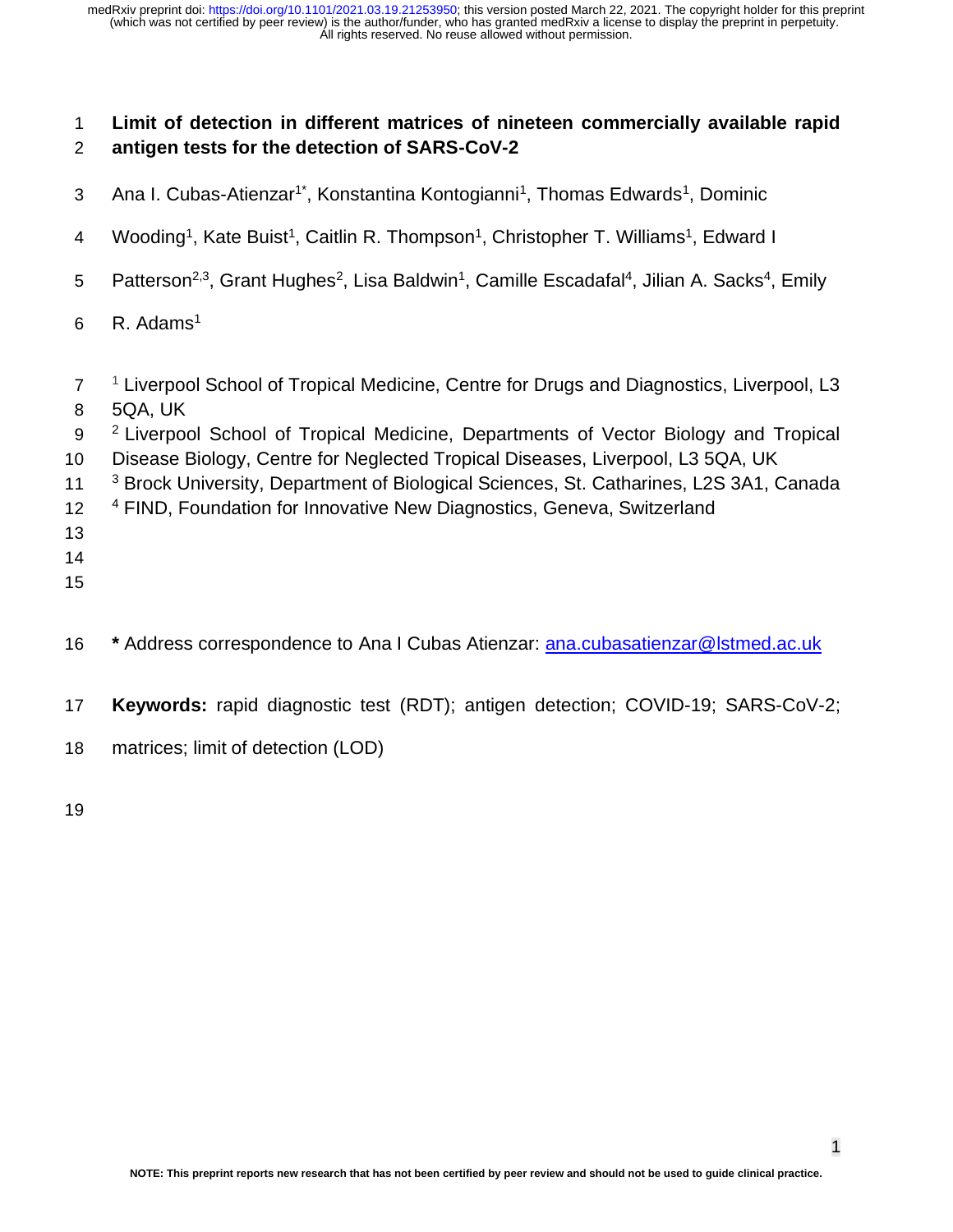# **Abstract**

 In the context of the coronavirus disease 2019 (COVID-19) pandemic there has been an increase of the use of antigen-detection rapid diagnostic tests (Ag-RDT). The performance of Ag-RDT vary greatly between manufacturers and evaluating their analytical limit of detection (LOD) has become high priority. Here we describe a manufacturer-independent evaluation of the LOD of 19 marketed Ag-RDT using live SARS-CoV-2 spiked in different matrices: direct culture supernatant, a dry swab, and a swab in Amies. Additionally, the LOD using dry swab 27 was investigated after 7 days' storage at -80°C of the SARS-CoV-2 serial dilutions. An LOD of ≈  $-5.0 \times 10^2$  pfu/ml (1.0 x 10<sup>6</sup> genome copies/ml) in culture media is defined as acceptable by the World Health Organization. Fourteen of nineteen Ag-RDTs (ActiveXpress, Espline, Excalibur, Innova, Joysbio, Mologic, NowCheck, Orient, PanBio, RespiStrip, Roche, Standard-F, Standard- Q and Sure-Status) exceeded this performance criteria using direct culture supernatant applied to the Ag-RDT. Six Ag-RDT were not compatible with Amies media and a decreased sensitivity of 2 to 20-fold was observed for eleven tests on the stored dilutions at -80°C for 7 days. Here, we provide analytical sensitivity data to guide appropriate test and sample type selection for use and for future Ag-RDT evaluations.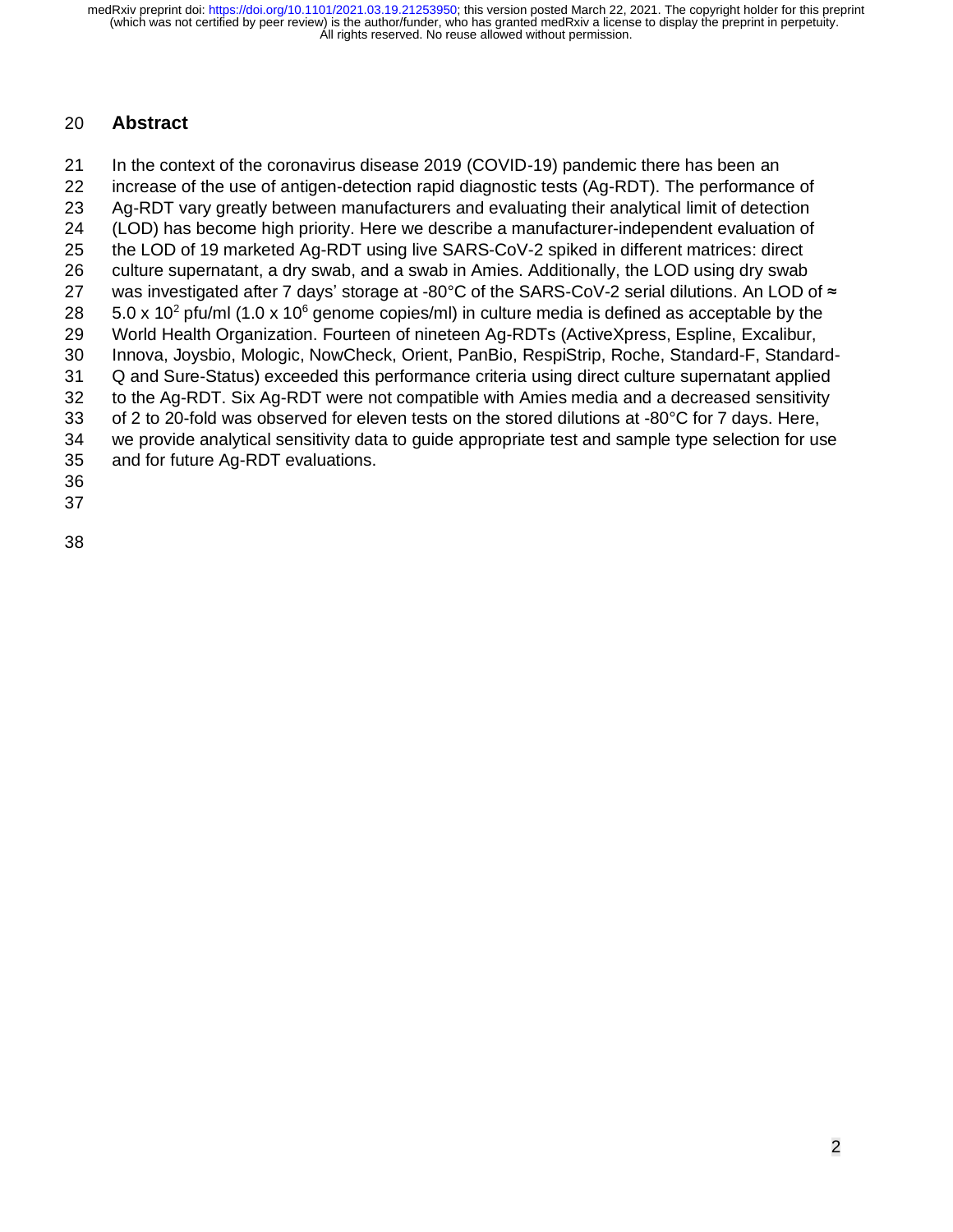## **Introduction**

 During the Severe Acute Respiratory Syndrome Coronavirus 2 (SARS-CoV-2) pandemic, reverse transcription polymerase chain reaction (RT-PCR) has become the gold standard for 42 diagnosis of acute infection<sup>1</sup>. However, RT-PCR technologies have several limitations: they are not deployed easily, require significant laboratory infrastructure, reagents, and skilled staff, and 44 during this pandemic shortages in global supply have presented challenges<sup>2-4</sup>. In addition, the turnaround time from sample collection to result can be up to 72 hours compromising the 46 effectiveness of triage, isolation, and contact tracing strategies<sup>5,6</sup>. In comparison, rapid diagnostic tests (RDTs) based on antigen detection (Ag-RDT) can determine the presence of the virus in a clinical sample on site in less than 30 minutes without the need for a laboratory. Ag-RDTs are faster, cheaper and can be available at the point-of-care (POC), which is especially important for implementation in community and low-resource settings, where limited laboratories and trained staff are available, and there may be suboptimal cold chain capacity to 52 ensure appropriate conditions for more complex testing<sup> $7-9$ </sup>. Furthermore, their use could also enable rapid isolation of cases and their contacts. Ag-RDTs are less sensitive than RT-PCR, but clinical evaluation data is emerging that demonstrates Ag-RDTs are accurate at detecting the vast majority of individuals with a high-56 viral load (cycle threshold (Ct) on RT-PCR  $\leq$  25.0 or >10<sup>6</sup> genomic virus copies/ml)<sup>7,10–16</sup>. In addition, in outbreak scenarios, a diagnostic test with lower sensitivity but a fast result enables 58 guick interventions such as self-isolation and isolating contacts of cases<sup>17</sup>. Implementation of Ag-RDTs into testing algorithms would allow rapid detection and isolation of new cases and thereby support the test, trace and isolate strategy, aiming to stop transmission chains and reduce the impact of COVID-19.

 Ag-RDTs have been recently used for screening asymptomatic people in high prevalence areas and frontline workers to quickly identify persons with a SARS-CoV-2 infection to adapt infection 64 brevention and control measures, thus preventing transmission in the community<sup>18–20</sup>. A mass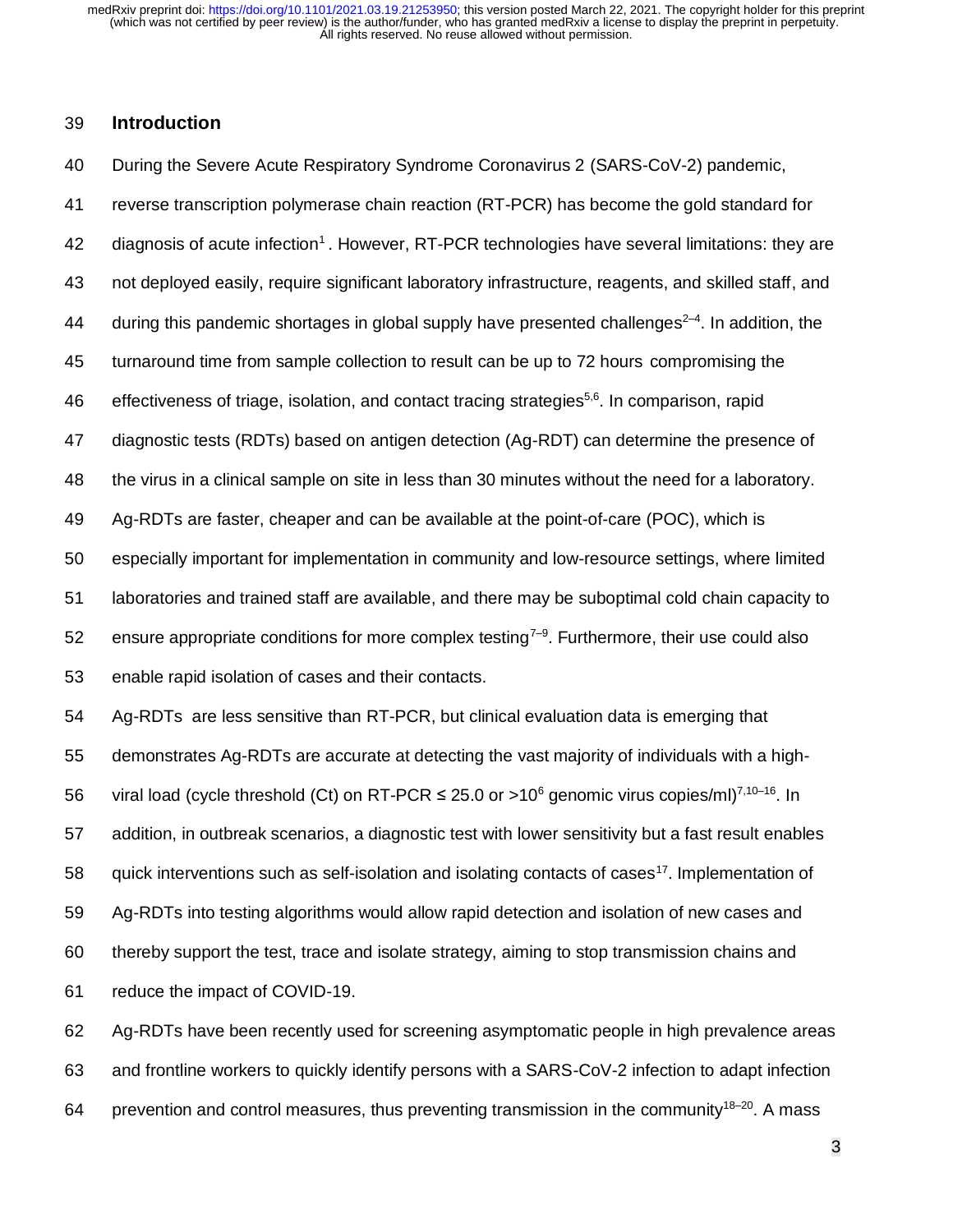testing program screening asymptomatic people in Slovakia using Ag-RDTs was shown to

- 66 reduce the prevalence of SARS-CoV-2 infections by  $>50\%$  within two weeks<sup>18</sup>.
- Despite the increased adoption of Ag-RDTs as an alternative of RT-PCR, independent
- analytical sensitivity data is currently lacking for many rapid antigen tests. Evaluation of Ag-
- RDTs using spiked samples in the laboratory before proceeding on clinical specimens is of
- paramount importance because the sensitivity of Ag-RDTs is highly variable depending on the
- 71 manufacturer, ranging 0%-95% in respiratory samples<sup>7,21-24</sup>.
- Here we describe a single-center, manufacturer-independent analytical validation of nineteen
- commercially available Ag-RDTs. The aims of the study were to assess the limit of detection
- (LOD) using viral culture in different sample matrices: direct culture supernatant, dry swab and

swabs in Amies. The effect on the LOD of one freeze-thaw cycle following storage at -80°C was

- also explored; demonstration of adequate performance using this sample type could support
- future rapid evaluation of Ag-RDTs with stored material.

## **Results**

## **LOD using different matrices**

 The LOD was evaluated in three matrices: direct culture supernatant, dry swab and swab in Amies. Direct viral culture supernatant was used as it is the standardized protocol for the 82 evaluation of LOD in Ag-RDTs<sup>25</sup>. Dry swab matrix using the proprietary swab kit was selected to 83 evaluate the LOD in the sample type as defined in the instructions for use (IFU). Finally, swab in Amies was used to assess the use of the same swab used for RT-PCR as a sample type for Ag-RDTs.

- 86 A predefined performance criterion of an analytical LOD of ≤ 5.0 x 10<sup>2</sup> plaque forming units
- 87 (pfu)/ml (≈ 10<sup>6</sup> genome copy numbers (gcn)/ml) using direct culture supernatant was selected
- 88 based on current WHO and national standards<sup>25,26</sup>. Fourteen of nineteen Ag-RDTs evaluated in
- 89 this study had an LOD of  $\leq 5.0 \times 10^2$  pfu/ml (ActiveXpress, Espline, Excalibur, Innova, Joysbio,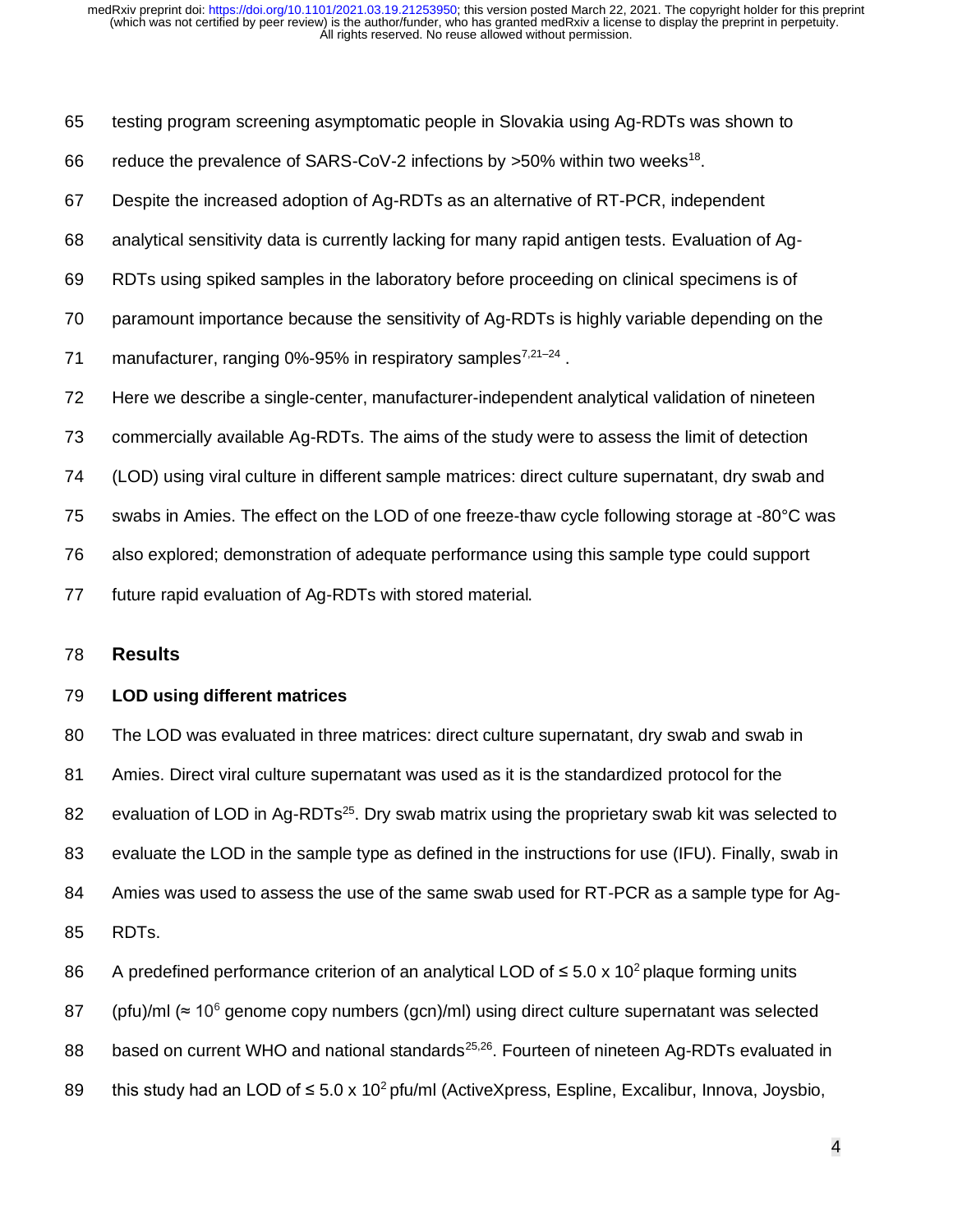Mologic, NowCheck, Orient, PanBio, RespiStrip, Roche, Standard-F, Standard-Q and Sure-91 Status) using direct culture supernatant and the remaining had an LOD of 1.0-5.0 x 10<sup>3</sup> pfu/ml (Biocredit, Genedia, iChroma and Wondfo) (Figure 1). Espline, iChroma, Innova Panbio and 93 Roche had the lowest LOD using direct culture supernatant reaching  $0.5$ -1.0 x 10<sup>2</sup> pfu/ml, followed by ActiveXpress, Excalibur, Mologic, Orient, Standard-Q and Sure-Status and with an 95 LOD of 2.5 x  $10<sup>2</sup>$  pfu/ml. Biocredit, Genedia, Respi-Strip, Standard-F and Wondfo and were the 96 least sensitive with an LOD of 0.5-5.0 x 10<sup>3</sup> pfu/ml. See Figure 1 and Supplementary materials for detailed LODs on all Ag-RDTs. The LOD using dry swab was poorer in all tests when compared to direct culture supernatant with the exception of Mologic, where the LOD was the same using direct culture supernatant 100 and dry swab. The LOD using dry swab was  $\leq 5.0 \times 10^2$  pfu/ml only in four Ag-RDT (Espline, 101 Mologic, Roche and Sure-Status), 1.0-5.0 x 10<sup>3</sup> pfu/ml in seven (Bioeasy, Innova, NowCheck, 102 Orient, Panbio, Respi-Strip and Standard-Q) and ≥ 1.0 x 10<sup>4</sup> pfu/ml in seven (ActiveXpress, Biocredit, Genedia, iChroma, Joysbio, Standard-F and Wondfo). The least sensitive using dry 104 swab matrix was Joysbio with an LOD of 2.5 x 10<sup>5</sup> pfu/ml (Figure 1). None of the Ag-RDTs evaluated specifically indicate compatibility with swabs in Amies media. However, four tests recommend the use of universal or viral transport media (UTM/VTM) (Biocredit, Respi-Strip, Roche and Wondfo), three tests do not recommend the use of UTM/VTM (NowCheck, Standard-F and Standard-Q), and the remaining kits do not mention the use of any transport media. Six Ag-RDTs (Excalibur, Joysbio, NowCheck, Orient, Sure-Status and Wondfo) were found to be incompatible with the Amies media, as these showed a positive test line with 111 the negative control sample. Of these, Wondfo is the only kit which recommends the use of transport media. LODs using swabs in Amies media was poorer than using dry swabs except in two test where the LOD was the same as with the dry swabs (PanBio and Standard-Q).

114 **Volume of liquid recovered by swabs**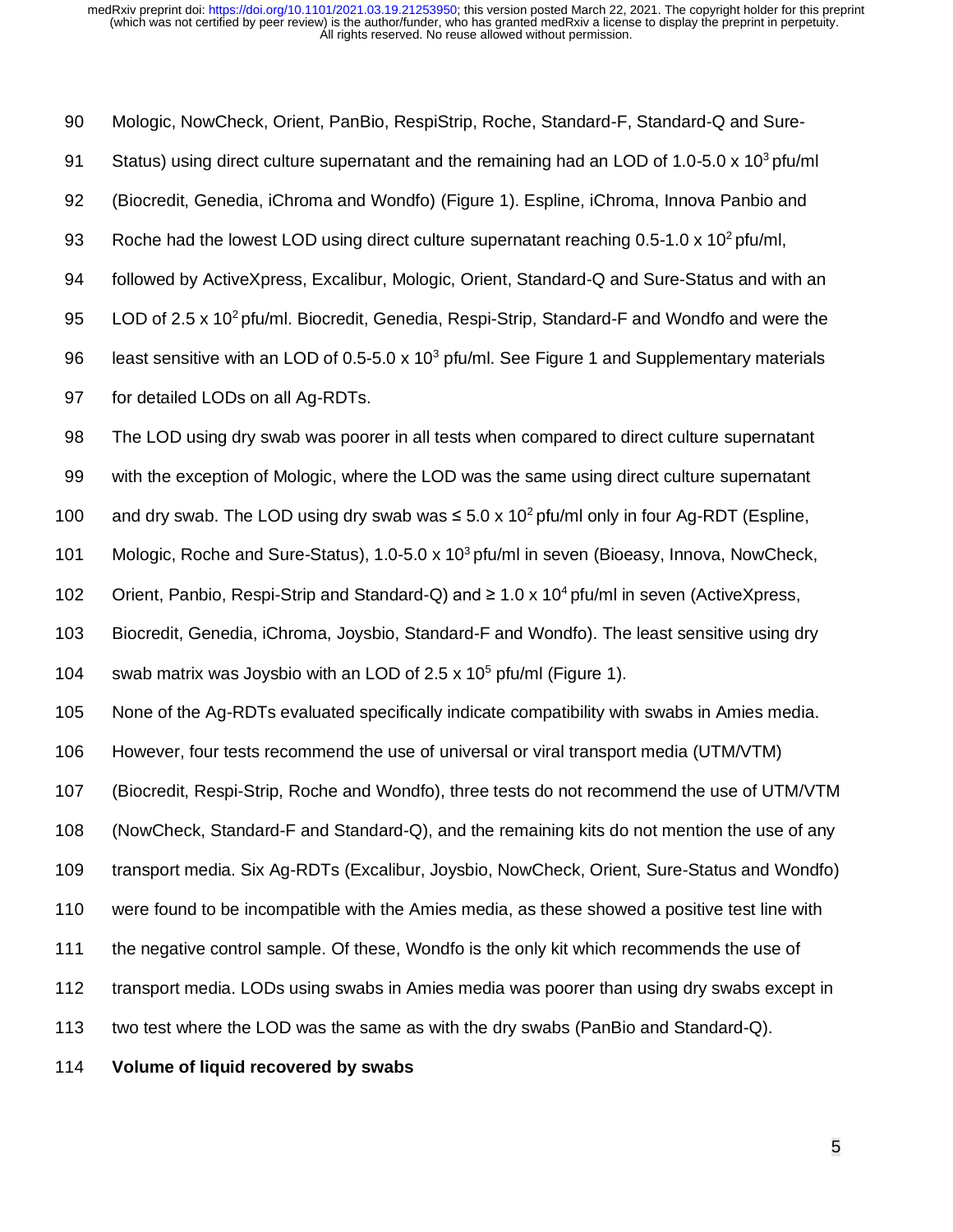We investigated whether the absorbance of the proprietary swabs provided with the Ag-RDT kits affected the LOD compared with direct culture supernatant i.e. if a less absorbent swab resulted in a poorer LOD in dry swab compared with the LOD obtained in direct culture supernatant for the same test. To test this hypothesis a Spearman's correlation coefficient was performed comparing direct culture supernatant and dry swab matrices from the same Ag-RDT. The volume recovered by swabs per tests are shown in supplementary materials. Spearman's correlation coefficient did not show any statistically significant correlation between the LOD and 122 the volume recovered by swabs  $(P=0.421, p=0.50)$ , volume of extraction buffer  $(P=0.483, p=0.483)$  0.011) and dilution factor (calculated by considering the volume recovered by swabs and volume of extraction buffer) (P=0.460, ρ=-0.025). **LOD one freeze-thaw cycle after 7 days at -80**°**C** Ag-RDTs are intended to be POC tests and thus the majority are recommended for use with freshly collected specimens. To validate test performance, use of stored material is much easier. Therefore, we performed this experiment to understand whether LOD is impacted following sample storage. The LOD of each of the tests using SARS-CoV-2 serial dilutions after 7 days storage at -80°C and one freeze-thaw cycle is shown in Table 2. The LOD for 6 tests (ActiveXpress, Bioeasy, iChroma, NowCheck, RespiStrip and Wondfo) was equivalent using stored, frozen viral dilutions compared to fresh preparations. Three tests showed increased sensitivity (lower LOD by 2 to 5-fold) (Joysbio, PanBio and Standard-Q), and eleven showed poorer performance with a higher LOD of 2-fold (Biocredit, Espline, Roche and Sure-Status), 4-5 (Excalibur, Mologic and Orient), ten (Innova) and twenty (Genedia and

Standard-F).

#### **Discussion**

 Here, we present the analytical performance of nineteen antigen rapid tests, which are currently on the market and in use in multiple countries. Analytical LODs are a useful proxy of clinical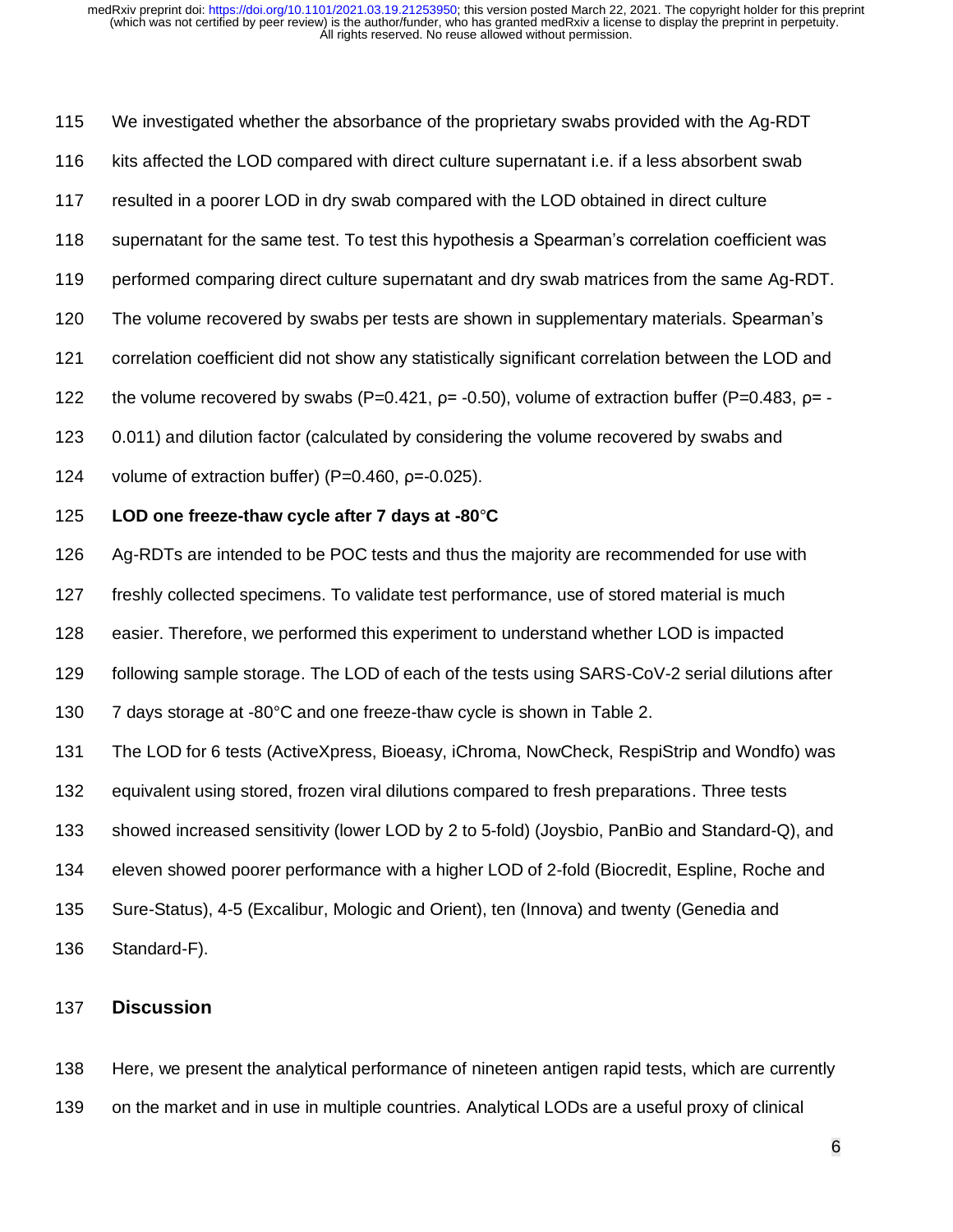sensitivity, and the most standardized way to evaluate multiple antigen tests head-to-head, as 141 each test requires a separate swab from patients. An approximate LOD of  $\leq 5.0 \times 10^2$  pfu/ml ( $\approx$  $1.0 \times 10^6$  copies/ml) calculated using direct culture supernatant, has been proposed as the minimal analytical sensitivity by the WHO and the Department of Health and Social Care 144 (DHSC, U.K.)  $25,26$ . Fourteen of the nineteen marketed Ag-RDTs evaluated in this study fulfill this requirement (ActiveXpress, Bioeasy, Espline, Innova, Mologic, NowCheck, PanBio, Excalibur, RespiStrip, Joysbio, Roche, Standard-F, Standard-Q, Sure-Status and Orient). Evaluation of the LOD using the kit-specific swabs immersed in the viral culture dilutions offers a more representative comparison to the level of sensitivity for clinical samples than using direct 149 viral culture. Only four of the nineteen tests detected samples with concentrations  $\leq 5.0 \times 10^2$ 150 pfu/ml (≈ 1.0 x 10<sup>6</sup> gcn/ml) when using the dry swabs (Mologic, Espline, Roche, Sure-Status) and none of the tests met that LOD target when using swabs in Amies, like due to the dilution factor with the addition of 1 ml Amies buffer as well as potential chemical interactions between the media and the kit-specific buffers.

 The more absorbent swabs will absorb more viral material, and so we investigated if the volume retained by the swab had any bearing on the LOD of each test when compared with the LOD achieved with direct culture supernatant. We took into account the volume recovered from the swab and the volume of proprietary buffer provided, but no correlation was found, this suggests that other factors may reduce the sensitivity when using swabs such as differences in the formulation of the proprietary buffers. A reduction in sensitivity using clinical samples may be observed compared to swabs in viral culture, as clinical samples are more viscous than culture media, potentially resulting in less viral material being absorbed onto the swab. The efficiency of the recovery is also likely to be increased by the centrifugation method used in our protocol. We also evaluated the LOD and compatibility of the Ag-RDTs using a swab placed in Amies media, as these are routinely used to collect upper-respiratory samples in SARS-CoV-2 165 suspected individuals for diagnosis using RT-PCR<sup>27,28</sup>. If the same swab proves to be suitable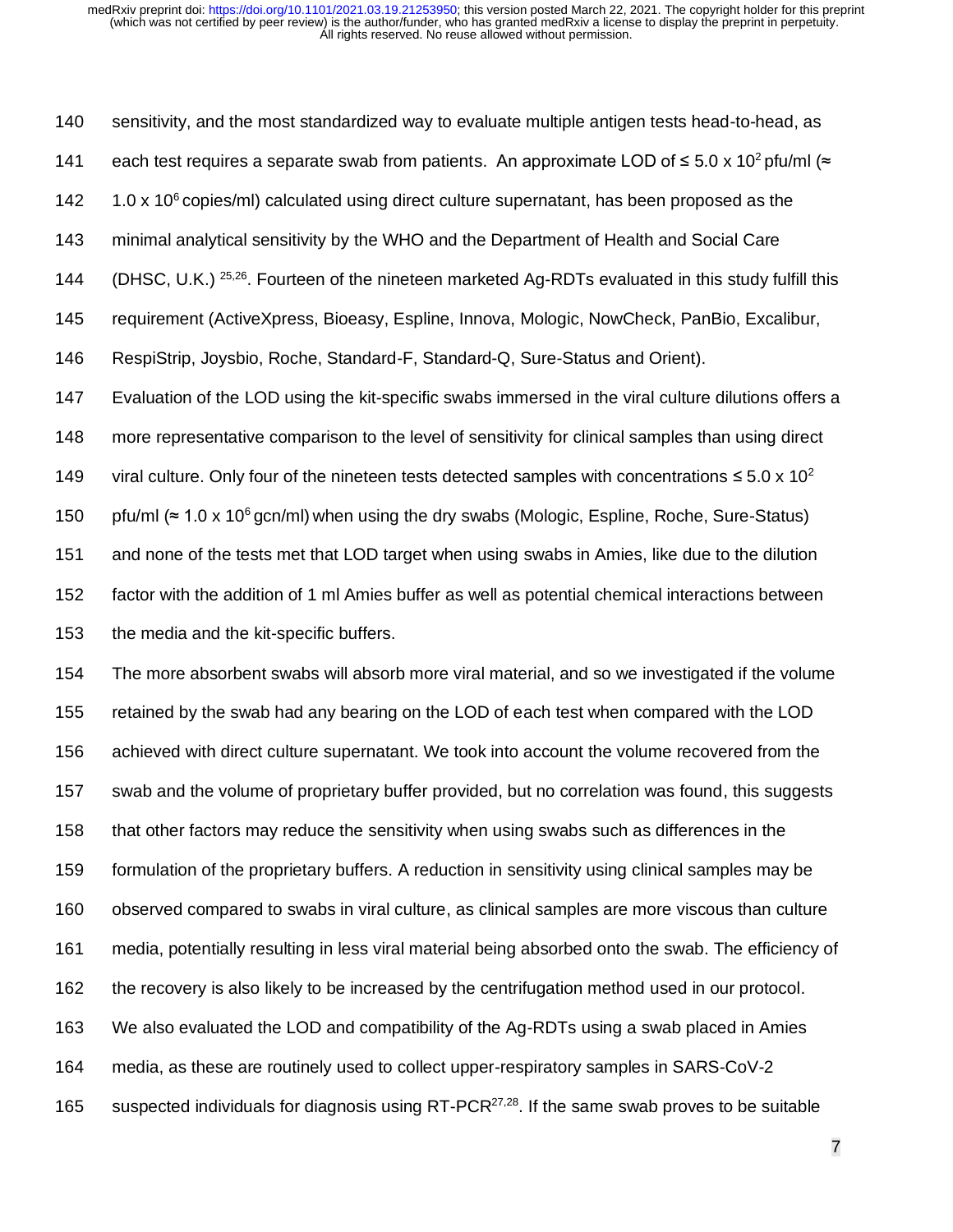166 for both RT-PCR and rapid antigen testing, one swab can be used for both tests as part of a serial algorithm. As well, the frozen leftover Amies media from RT-PCR testing could be used for future Ag-RDT evaluations. Either approach could simplify clinical and/or evaluation workflows. None of the Ag-RDT manufacturers specifically recommend the use of Amies media, and we demonstrated here that this 'off-label' sample preparation should be used with caution: six tests had false positive results (Espline, Excalibur, Joysbio, Sure-Status and Orient) and sensitivity was also reduced due to the additional volume of Amies. The effect of storage at -80°C and one freeze-thaw cycle was evaluated, with eleven Ag-RDTs showing a loss of sensitivity by up to twenty-fold. A small decrease in sensitivity has been reported in in SARS-CoV-2 RT-PCR testing (<1 RT-PCR cycle threshold) after one and two 176 freeze-thaw cycles  $^{29}$  but there are no studies so far that have reported the effect of freeze-thaw on antigen detection. Results here highlight that the use of frozen material with Ag-RDTs should be performed with caution. The fact that three tests showed two-to-five-fold better sensitivity after an additional freeze thaw-cycle could not be explained in here, a further investigation is required with a larger sample size to rule out whether this phenomenon was within the margin of error of the experiment. Three out of nineteen Ag-RDTs (Bioeasy, iChroma and Standard-F) rely on detection of a

fluorescent signal using a reader. Though this may enable quantitative detection and potentially

more consistent result interpretation, we did not find any improved sensitivity for this test format.

Furthermore, Ag-RDTs that rely on a device may limit testing throughput if only one test can be

186 read at a time. The reader also presents additional costs, as well as potential technical and

maintenance issues which can be a barrier to implementation.

This analytical study has some limitations, as only a single isolate

(REMRQ0001/Human/2020/Liverpool) was used to assess the LODs but our results are

190 consistent with other recently-published analyses<sup>30,31</sup>. To the authors knowledge, all 19 tests

evaluated here detect the nucleoprotein, presumably chosen for abundance and relative low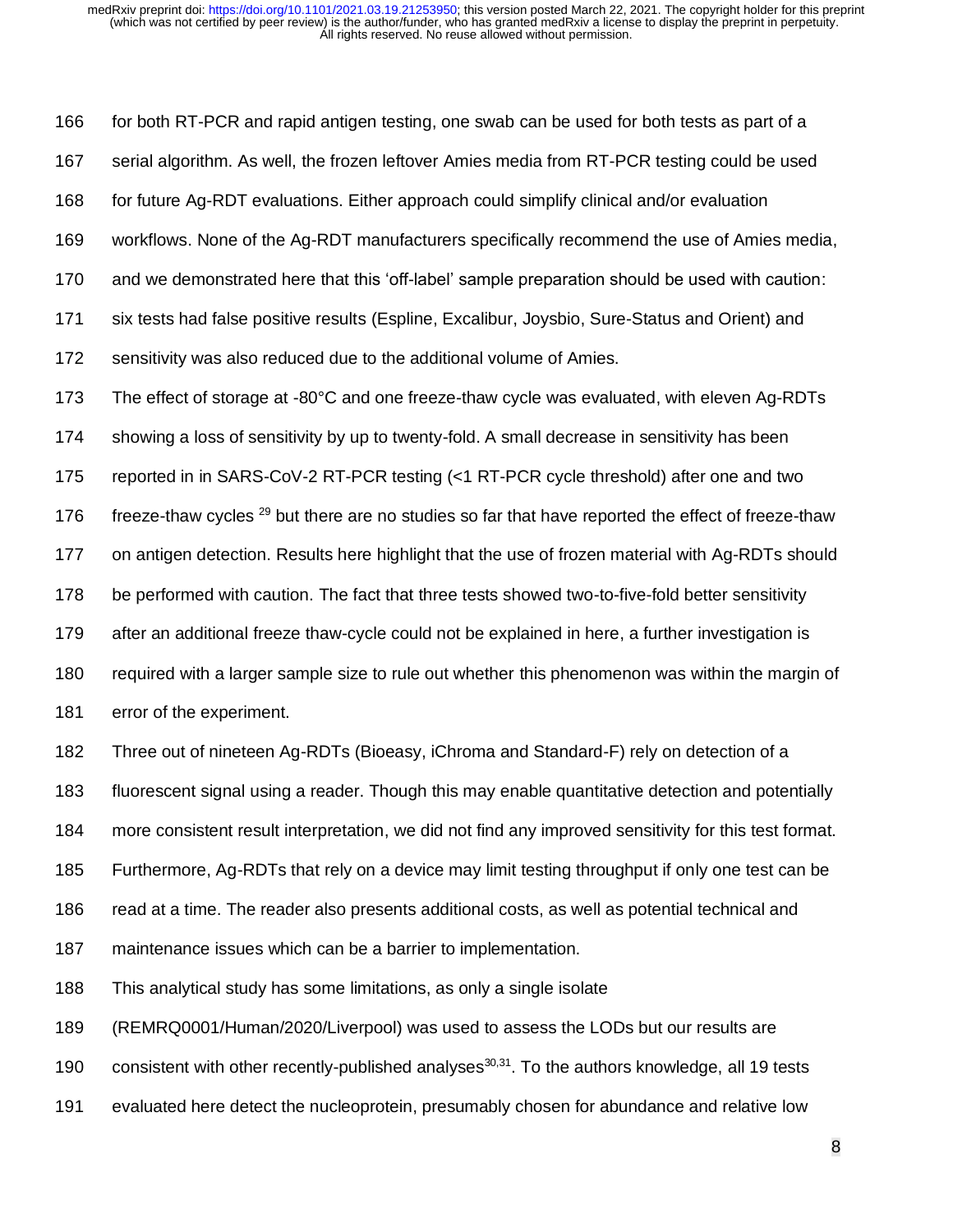192 mutation rate and therefore hypothesized to pick up all currently known variants  $32,33$ . Another 193 limitation is that only one lot per kit was evaluated.

 There is a growing number of studies suggesting that although antigen detection is less analytically sensitive than nucleic acid amplification techniques, it may strongly correlate with culturable virus, which may be a proxy for transmissibility. Hence Ag-RDTs could be informative 197 for test, trace, isolate processes for the most infectious individuals<sup>10–15</sup>. Viral loads have been 198 estimated to range from 10<sup>8</sup> to 10<sup>11</sup> gcn/ml in the most infectious patients<sup>34–36</sup>. The majority of Ag-RDTs evaluated here have an LOD predicted to successfully diagnose infected individuals with higher viral loads in this range across all matrices, except Joysbio that had an LOD of 5.4 x  $10^8$  gcn/ml in dry swab. Further, Biocredit, iChroma, Standard-F and Genedia tests had LOD 202 greater than 1.0 x 10<sup>8</sup> gcn/ml when using swabs placed in Amies and 203 In conclusion, the most sensitive tests with an LOD ≤ 5.0 x 10<sup>2</sup> pfu/ml (≈ 1.2 x10<sup>6</sup> gcn/ml) on dry swabs and direct culture supernatant were Espline, Mologic, Sure-Status and Roche and the least sensitive on all matrices were Biocredit, iChroma, Standard-F and Genedia. The differences of LODs found here between tests and/or matrices ranged between 2-3 logs (i.e. 100-1,000 fold). Some tests showed impaired performance when using freeze-thaw material and/or Amies media. These findings highlight the importance of understanding assay specific performances and the need to select the appropriate sample matrix and the right test for each intended use, particularly for laboratories and evaluation programs that seek a rapid validation of Ag-RDT using frozen stored samples and 'off-label' specimen preparations. The LODs obtained in this comprehensive assessment of analytical sensitivity are consistent with rapidly 213 emerging clinical performance data<sup>9,11,37</sup> demonstrating the high clinical accuracy of Ag-RDTs for rapid detection of individuals with high viral loads, which can be very impactful for initiation of isolation and tracing measures.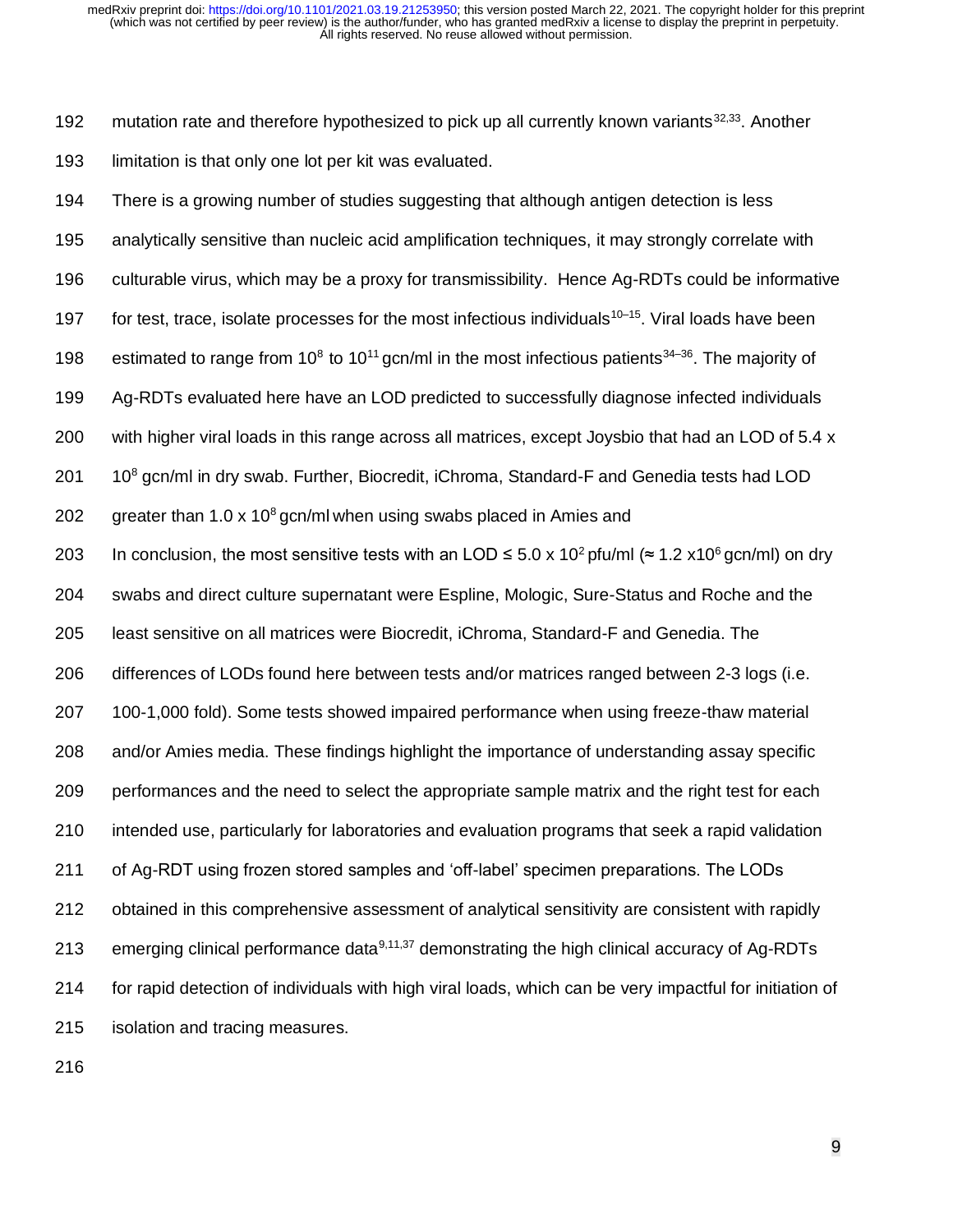## **Methods**

#### **Evaluated Ag-RDTs**

- Nineteen Ag-RDT based on lateral flow principle were evaluated in this study (Table 1): (1)
- ActivXpress+ COVID-19 Ag Complete Kit (Edinburgh Genetics Ltd), referred to as
- ActivXpress+, (2) Biocredit COVID-19 Ag (Rapidgen Inc.), referred to as Biocredit, (3) Bioeasy
- 2019-nCoV Ag (Shenzhen Bioeasy Biotechnology), referred to as Bioeasy, (4) Espline® SARS-
- CoV-2 (Fujirebio Diagnostics Inc.), referred to as Espline, (5) Genedia W COVID-19 Ag (Green
- Cross Medical Science), referred to as Genedia, (6) iChroma COVID-19 Ag Test (Boditech
- Medical Inc.), referred to as iChroma, (7) Innova SARS-CoV-2 Antigen Rapid (Innova Medical
- Group Ltd.), referred to as Innova, (8) Mologic COVID-19 Ag Test device (Mologic Ltd), referred
- to as Mologic, (9) NowCheck COVID-19 Ag test (Bionote Inc.), referred to as NowCheck, (10)
- Panbio™ COVID-19 Ag Rapid Test (Abbott Rapid Diagnostics), referred to as Panbio, (11)
- Rapid SARS-CoV-2 Antigen test card (Excalibur Healthcare Services), referred to as Excalibur,
- (12) Respi-Strip COVID-19 Ag (Coris Bioconcept), referred to as Respi-Strip, (13) SARS-CoV-2
- Antigen Rapid Test Kit (Joysbio Biotechnology Ltd.), referred to as Joysbio, (14) SARS-CoV-2
- Rapid Antigen Test (co-developed by SD Biosensor Inc and Roche Diagnostics, distributed by
- Roche Diagnostics), referred to as Roche, (15) Standard-F COVID-19 Ag FIA (SD Biosensor
- Inc), referred to as Standard-F, (16) Standard-Q COVID-19 (SD Biosensor Inc), referred to as
- Standard-Q, (17) Sure Status COVID-19 Antigen Card Test (Premier Medical Corporation),
- referred to as Sure-Status, (18) Coronavirus Ag Rapid Test (Zhejiang Orient Gene Biotech Ltd.),
- referred to as Orient, (19) Wondfo 2019-nCoV Antigen Test (Guangzhou Wondfo Biotech Co.),
- referred to as Wondfo. The selection of the Ag-RDT was based on expression of interest via the
- Infection Innovation Consortium (iiCON) and Foundation of New Diagnostics (FIND).
- Companies had no involvement in the design or reporting of the study.
- **SARS-CoV-2 serial dilutions and quantification of copy numbers**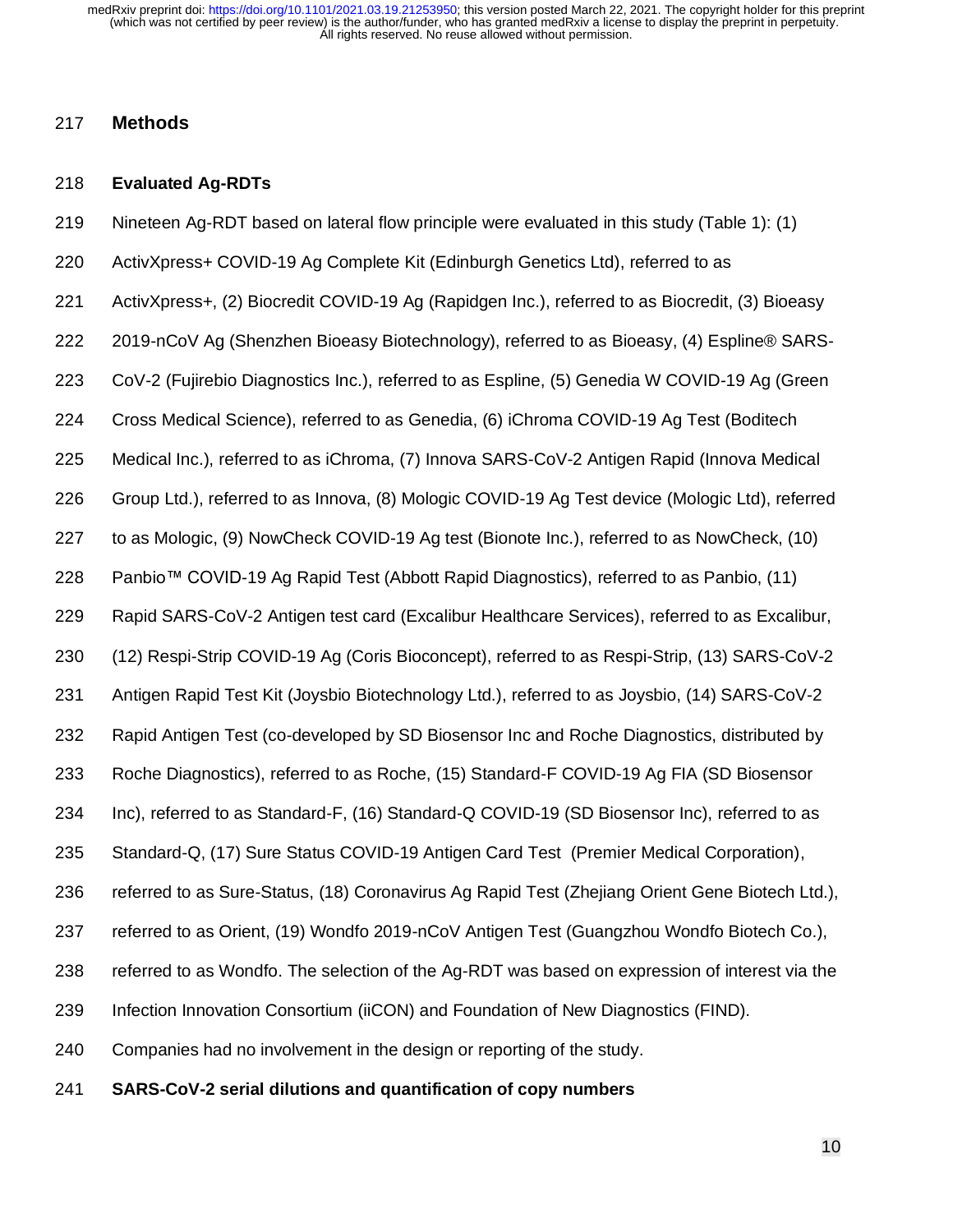The SARS-CoV-2 isolate REMRQ0001/Human/2020/Liverpool was propagated in Vero E6 cells (C1008; African green monkey kidney cells), maintained in DMEM with 2% fetal bovine serum (FBS) and 0.05 mg/ml gentamycin. Ten-fold serial dilutions of SARS-CoV-2 stock were made 245 starting from 1.0 x 10<sup>6</sup> pfu/ml to 1.0 x 10<sup>2</sup> pfu/ml using culture media as a diluent (DMEM with 2% FBS % and 0.05 mg/ml gentamycin). Two-fold dilutions were made below the ten-fold LOD dilution to refine the LOD. For quantification, viral RNA was extracted using QIAmp Viral RNA mini kit (Qiagen, Germany) according to the manufacturer's instructions. The genome copies/ml (gcn/ml) were calculated using the COVID-19 Genesig RT-qPCR kit (PrimerDesign, UK). RT- qPCR testing was carried out using the Rotor-Gene Q (Qiagen, Germany), with a ten-fold serial 251 dilution of using quantified specific in vitro-transcribed RNA<sup>38</sup>. A total of five replicates were tested for each standard curve point and extracted RNA from each culture dilution was tested in triplicate, and the gcn/ml was calculated from the mean Ct value of these replicates. **Preparation of SARS-CoV-2 sample matrices and LOD testing protocol** Three types of sample matrices were tested 1) direct viral culture supernatant, 2) spiked dry swabs and 3) spiked wet swabs in Amies media. For the direct viral culture matrix, a specific volume of the serial dilutions was added directly to the extraction buffers at a 1:10 ratio except for Respi-Strip which was added at 1:1 ratio with the extraction buffer following the IFU. For dry swab testing, the proprietary nasopharyngeal (NP) or nasal (N) swabs included in each individual kit was used except for Respi-Strip, which does not include swabs, and the recommended Eswab (Copan, Italy) was used instead. To prepare the dry swab matrix, the swab was soaked in 1 ml of the virus culture dilution series for 6-8 seconds, followed by immersion in the prescribed amount of proprietary reaction buffer solution. For the preparation of spiked wet swabs, Eswab in Amies media (Copan, Italy) was used across all tests. The swab was first immersed in the serial viral dilutions for 6-8 seconds, then placed

into the Amies media to mimic the sample collection stage. Ag-RDTs were evaluated by then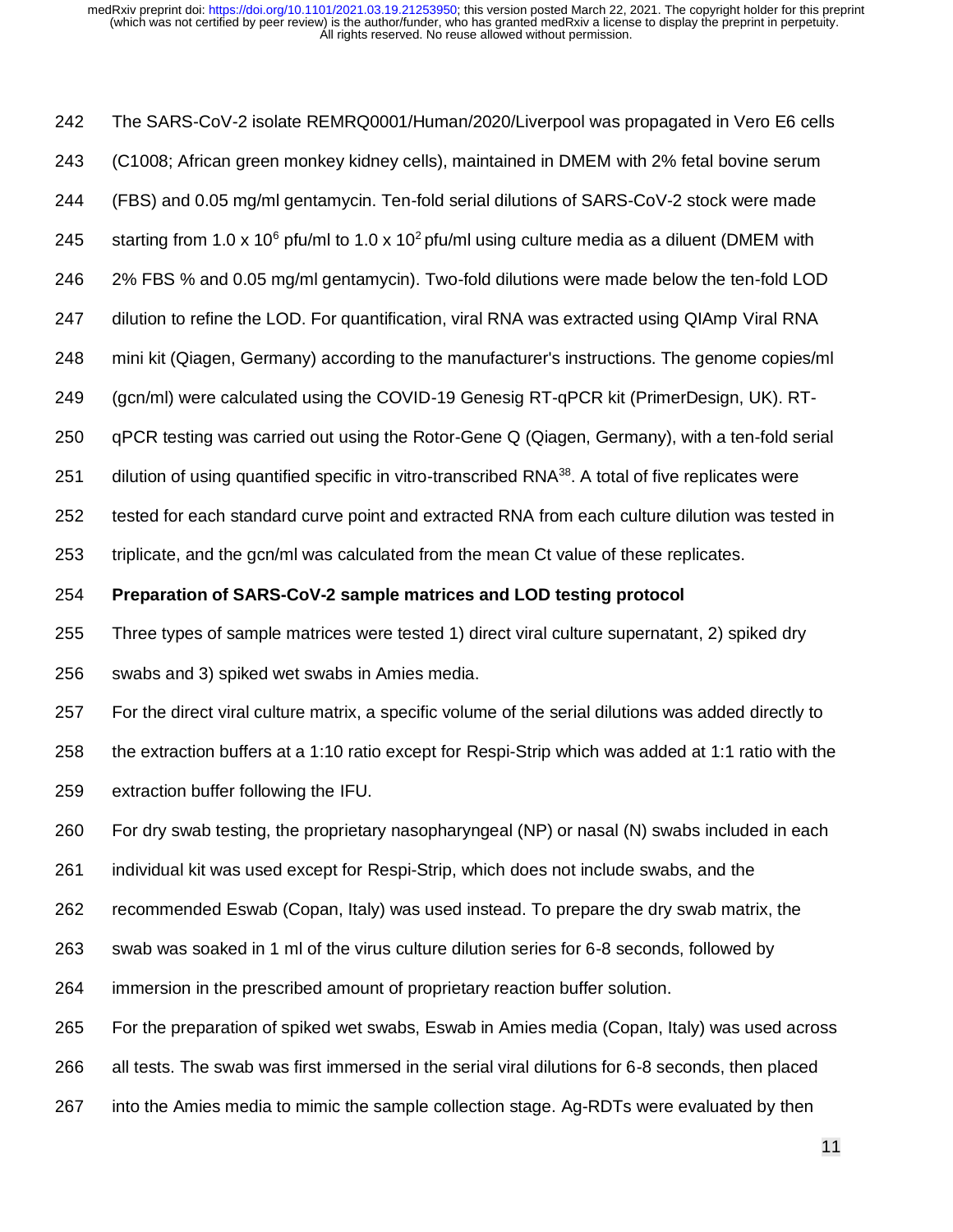- immersing the same swab into the extraction buffer, except for test Respi-Strip where 100µl of the Amies was mixed at 1:1 with the extraction buffer following its IFU.
- For all Ag-RDTs and matrices, the sample volumes applied, and procedures were performed as
- specified in the test specific IFUs.
- The LOD was defined as the lowest dilution at which all three replicates were positive. Every
- dilution was tested in triplicate and non-spiked culture media and Amies were used as negative
- controls. Results were interpreted by two operators, each blinded to the result of the other. If a
- discrepant result was obtained, a third operator read any discrepant tests for a 2/3 result.

### **Volume of liquid recovered by swabs**

- We investigated the effect of the absorbance of the proprietary swabs provided with the Ag-RDT
- kit in the LOD using dry swab, i.e. if a less absorbent swab resulted in a poorer LOD on dry
- swab compared with direct culture supernatant. To compare the effectiveness of each NP and N
- swab to recover sample, the amount of liquid absorbed by the swabs was measured. Five
- replicates of each swab brand were immersed in culture media for 6-8 seconds, then taped on
- the inside of a 50ml centrifuge tube. These were then centrifuged for 5 minutes at 1000g and
- the amount of liquid released was measured using a micropipette. The dilution factor of each
- test type was calculated taking into account the volume recovered by swab and volume of
- proprietary buffer in which the swab was immersed.
- The degree of correlation of LOD by swabs with the volume recovered by swab type, volume of proprietary buffer and dilution factor were investigated by Spearman's correlation coefficient rho (ρ). Statistical significance was set at P <0.05.

## **LOD after 7 days at -80° C and one freeze-thaw cycle**

290 After performing the LOD experiments, the viral culture dilutions were stored at  $-80$  °C for 7 291 days and then the LOD experiments were performed again using the dry NP and N swabs. This would help to assess the use of stored clinical samples could be used to facilitate evaluation of Ag-RDTs.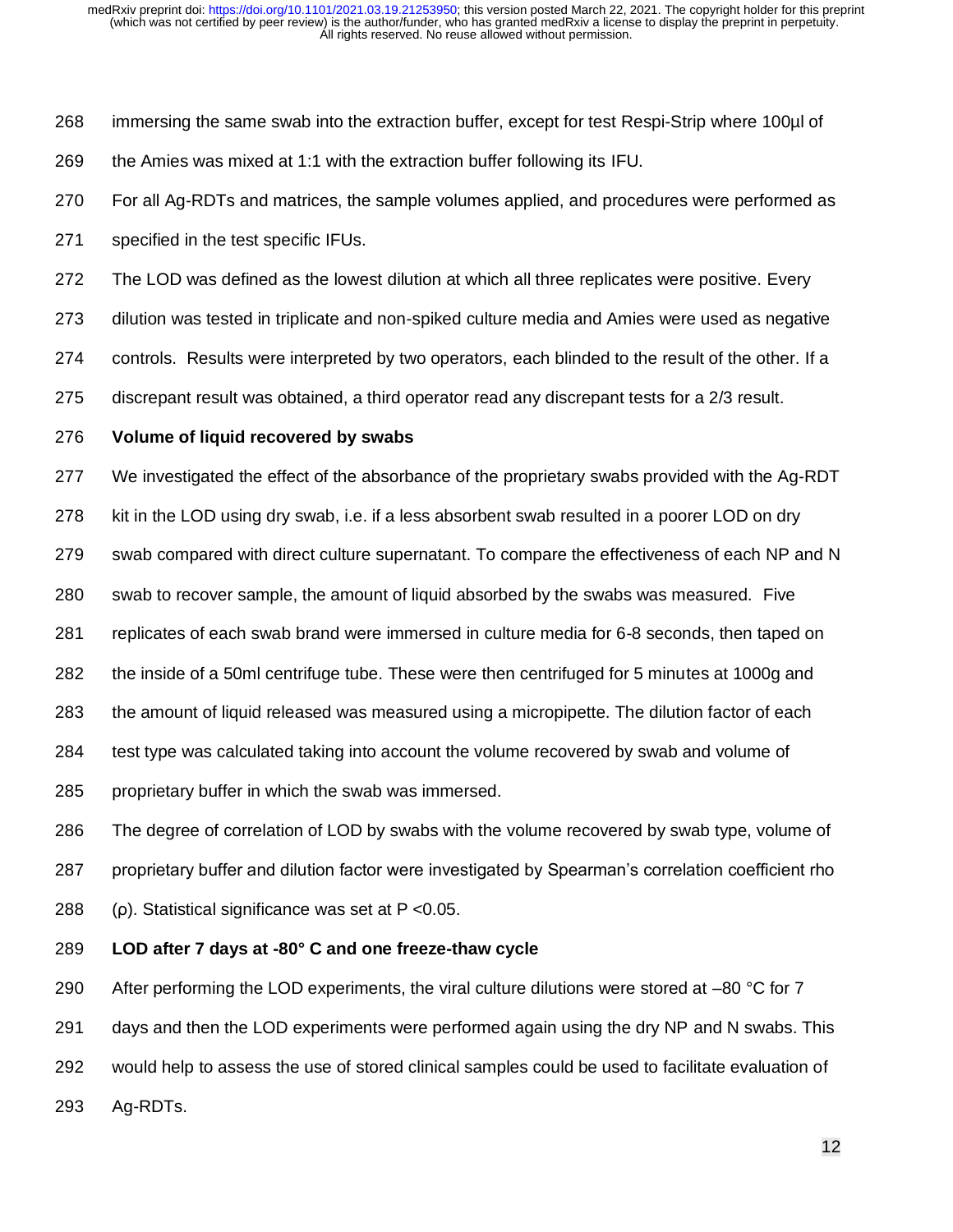| 294 | Data availability. All data generated during this study is presented in an analysed format in this |  |  |  |
|-----|----------------------------------------------------------------------------------------------------|--|--|--|
| 295 | manuscript. Raw datasets are available from the corresponding author on reasonable request.        |  |  |  |
| 296 | Authors' contributions: The study and design of the study was conceived by AICA, JS and            |  |  |  |
| 297 | ERA. Laboratory testing was performed by AICA, KK, TE, CW, DW, KB, CT. Data analysis and           |  |  |  |
| 298 | interpretation were conducted by AICA. The initial manuscript was prepared by AICA. All authors    |  |  |  |
| 299 | edited and approved the final manuscript.                                                          |  |  |  |
| 300 | <b>Sources of funding:</b> The study was supported by FIND. The funders of the study had no        |  |  |  |
| 301 | role in data collection and data analysis.                                                         |  |  |  |
| 302 | <b>Compelling Interest:</b> The authors have no conflicts of interest to declare.                  |  |  |  |
| 303 |                                                                                                    |  |  |  |
| 304 |                                                                                                    |  |  |  |
| 305 |                                                                                                    |  |  |  |
| 306 |                                                                                                    |  |  |  |
| 307 |                                                                                                    |  |  |  |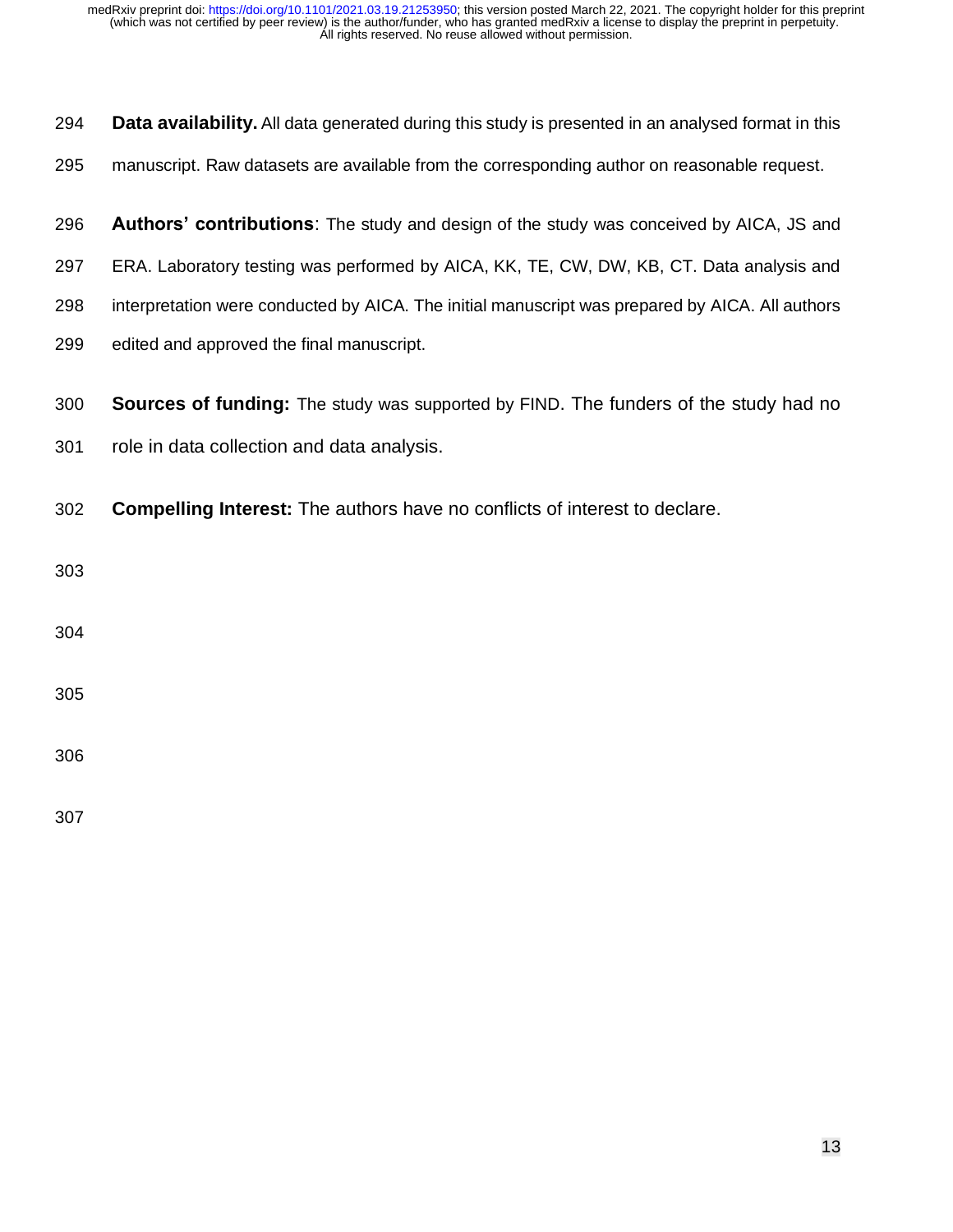## **References**

- 1. Corman, V., Bleicker, T., Brünink, S. & Drosten, C. *Diagnostic detection of 2019- nCoV by real-time RT-PCR*. https://www.who.int/docs/default-
- source/coronaviruse/protocol-v2-1.pdf (2020).
- 2. Akst, J. RNA Extraction Kits for COVID-19 Tests Are in Short Supply in US. *The Scientist* https://www.the-scientist.com/news-opinion/rna-extraction-kits-for-covid-19-tests-are-in-short-supply-in-us-67250 (2020).
- 3. Kuznia, R., Curt, D. & Griffin, D. Severe shortages of swabs and other supplies hamper coronavirus testing - CNN. *CNN US*
- https://www.cnn.com/2020/03/18/us/coronovirus-testing-supply-shortages-invs/index.html.
- 4. Reagents hold up European COVID-19 tests. *C&EN Glob. Enterp.* (2020) doi:10.1021/cen-09813-buscon3.
- 5. Weekly statistics for NHS Test and Trace (England): 7 January to 13 January 2021. *GOV.UK* (2021).
- 6. Kretzschmar, M. E. *et al.* Impact of delays on effectiveness of contact tracing strategies for COVID-19: a modelling study. *Lancet Public Heal.* (2020) doi:10.1016/S2468-2667(20)30157-2.
- 7. World Health Organization (WHO). Antigen-detection in the diagnosis of SARS-CoV-2 infection using rapid immunoassays. *Interim Guid.* (2020).
- 8. Adams, E. R. *et al.* Rapid development of COVID-19 rapid diagnostics for low resource settings: accelerating delivery through transparency, responsiveness, and open collaboration. *medRxiv* (2020) doi:10.1101/2020.04.29.20082099.
- 9. Krüger, L. J. *et al.* Evaluation of the accuracy, ease of use and limit of detection of novel, rapid, antigen-detecting point-of-care diagnostics for SARS-CoV-2. *medRxiv* (2020).
- 10. Weiss, G. & Bellmann-Weiler, R. Rapid antigen testing and non-infectious shedding of SARS-Cov2. *Infection* (2021) doi:https://doi.org/10.1007/s15010-020- 01570-w.
- 11. Iglὁi, Z. *et al.* Clinical evaluation of the Roche/SD Biosensor rapid antigen test with symptomatic, non-hospitalized patients in a municipal health service drive-through testing site. *medRxiv* (2020).
- 12. Mina, M. J., Parker, R. & Larremore, D. B. Rethinking Covid-19 Test Sensitivity A Strategy for Containment. *N. Engl. J. Med.* (2020) doi:10.1056/nejmp2025631.
- 13. Options for the use of rapid antigen tests for COVID-19in the EU/EEAand the UK. *Eur. Cent. Dis. Prev. Control.* (2020).
- 14. Pekosz, A. *et al.* Antigen-based testing but not real-time PCR correlates with SARS-CoV-2 virus culture. *medRxiv* (2020).
- 15. Singanayagam, A. *et al.* Duration of infectiousness and correlation with RT-PCR cycle threshold values in cases of COVID-19, England, January to May 2020. *Eurosurveillance* (2020) doi:10.2807/1560-7917.ES.2020.25.32.2001483.
- 16. Abduljalil, J. M. Laboratory diagnosis of SARS-CoV-2: available approaches and limitations. *New Microbes and New Infections* (2020) doi:10.1016/j.nmni.2020.100713.
- 17. Bonačić Marinovic, A. A. *et al.* Speed versus coverage trade off in targeted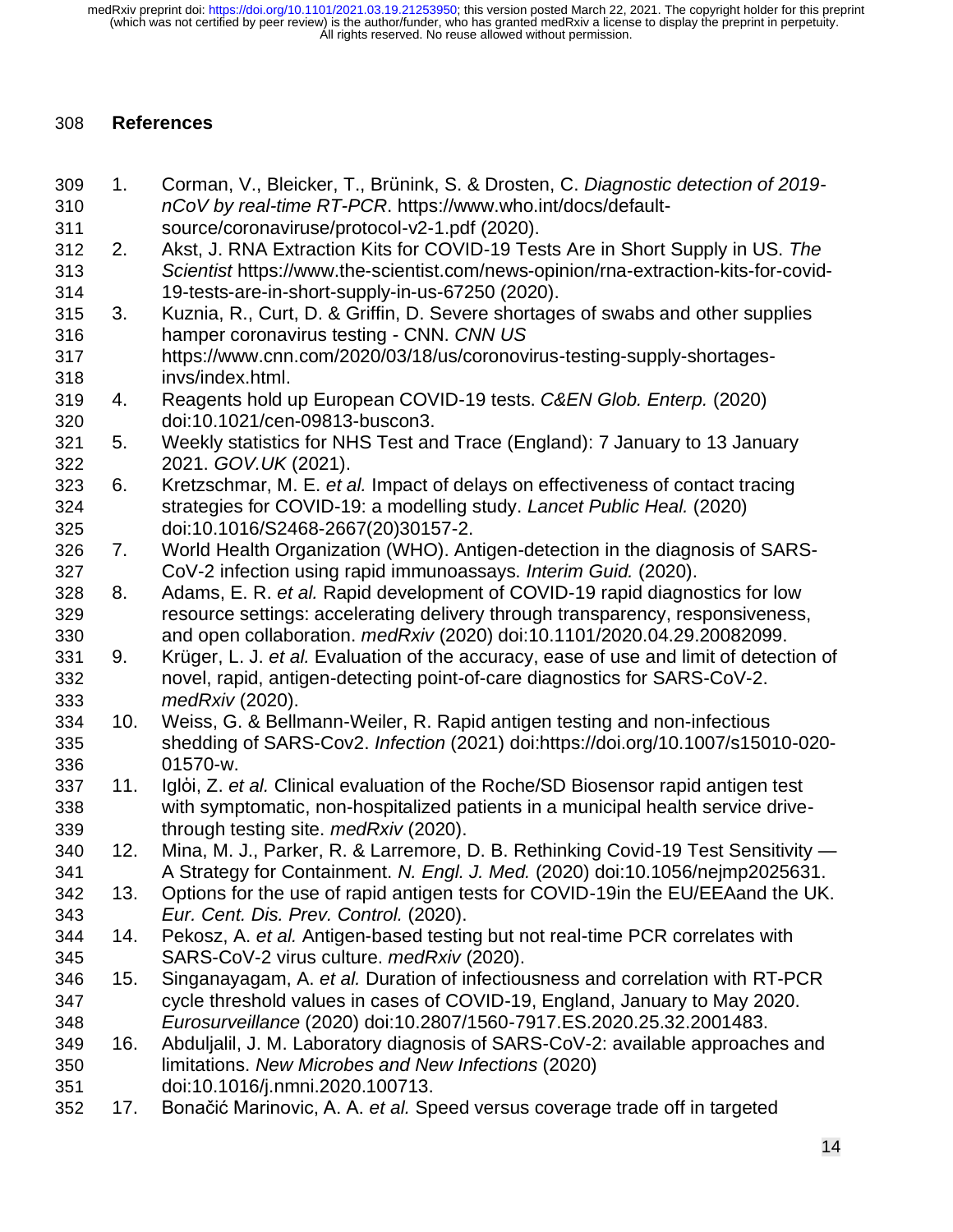- interventions during an outbreak. *Epidemics* (2014)
- doi:10.1016/j.epidem.2014.05.003.
- 18. Mahase, E. Covid-19: Mass testing in Slovakia may have helped cut infections. *BMJ* (2020) doi:10.1136/bmj.m4761.
- 19. Gill, M. & Gray, M. Mass testing for covid-19 in the UK. *The BMJ* (2020) doi:10.1136/bmj.m4436.
- 20. Wise, J. Covid-19: Government ramps up"Moonshot"mass testing. *BMJ* **371**, (2020).
- 21. Mak, G. C. *et al.* Evaluation of rapid antigen test for detection of SARS-CoV-2 virus. *J. Clin. Virol.* (2020) doi:10.1016/j.jcv.2020.104500.
- 22. Nagura-Ikeda, M. *et al.* Clinical evaluation of self-collected saliva by quantitative reverse transcription-PCR (RT-qPCR), Direct RT-qPCR, reverse transcription- loop-mediated isothermal amplification, and a rapid antigen test to diagnose COVID-19. *J. Clin. Microbiol.* (2020) doi:10.1128/JCM.01438-20.
- 23. Scohy, A. *et al.* Low performance of rapid antigen detection test as frontline testing for COVID-19 diagnosis. *J. Clin. Virol.* (2020)
- doi:10.1016/j.jcv.2020.104455.
- 24. Weitzel, T. *et al.* Head-to-head comparison of four antigen-based rapid detection tests for the diagnosis of SARS-CoV-2 in respiratory samples. *bioRxiv* (2020) doi:10.1101/2020.05.27.119255.
- 25. gov.uk. Protocol for evaluation of rapid diagnostic assays for specific SARS-CoV-2 antigens (lateral flow devices).
- 26. (WHO), W. H. O. & R&D Blue Print, W. H. (HQ). Target product profiles for priority diagnostics to support response to the COVID-19 pandemic v.1.0. (2020).
- 27. Center of Disease Control and Prevention. Interim Guidelines for Collecting, Handling, and Testing Clinical Specimens for COVID-19. *May 22* (2020).
- 28. Federman, D. G. *et al.* SARS-CoV-2 detection in setting of viral swabs scarcity: Are mrsa swabs and viral swabs equivalent? *PLoS One* (2020) doi:10.1371/journal.pone.0237127.
- 29. Li, L. *et al.* Influence of Storage Conditions on SARS-CoV-2 Nucleic Acid Detection in Throat Swabs. *J. Infect. Dis.* (2020) doi:10.1093/infdis/jiaa272.
- 30. Corman, V. M. *et al.* Comparison of seven commercial SARS-CoV-2 rapid Point-of-Care Antigen tests. *medRxiv* (2020) doi:10.1101/2020.11.12.20230292.
- 31. Jääskeläinen, A. *et al.* Evaluation of three rapid lateral flow antigen detection tests for the diagnosis of SARS-CoV-2 infection. *medRxiv* (2021).
- 32. Bar-On, Y. M., Flamholz, A., Phillips, R. & Milo, R. Sars-cov-2 (Covid-19) by the numbers. *Elife* (2020) doi:10.7554/eLife.57309.
- 33. Dutta, N. K., Mazumdar, K. & Gordy, J. T. The Nucleocapsid Protein of SARS– CoV-2: a Target for Vaccine Development. *J. Virol.* (2020) doi:10.1128/jvi.00647- 20.
- 34. Kawasuji, H. *et al.* Transmissibility of COVID-19 depends on the viral load around onset in adult and symptomatic patients. *PLoS One* (2020) doi:10.1371/journal.pone.0243597.
- 35. Zou, L. *et al.* SARS-CoV-2 Viral Load in Upper Respiratory Specimens of Infected Patients. *N. Engl. J. Med.* (2020) doi:10.1056/NEJMc2001737.
- 36. Walsh, K. A. *et al.* SARS-CoV-2 detection, viral load and infectivity over the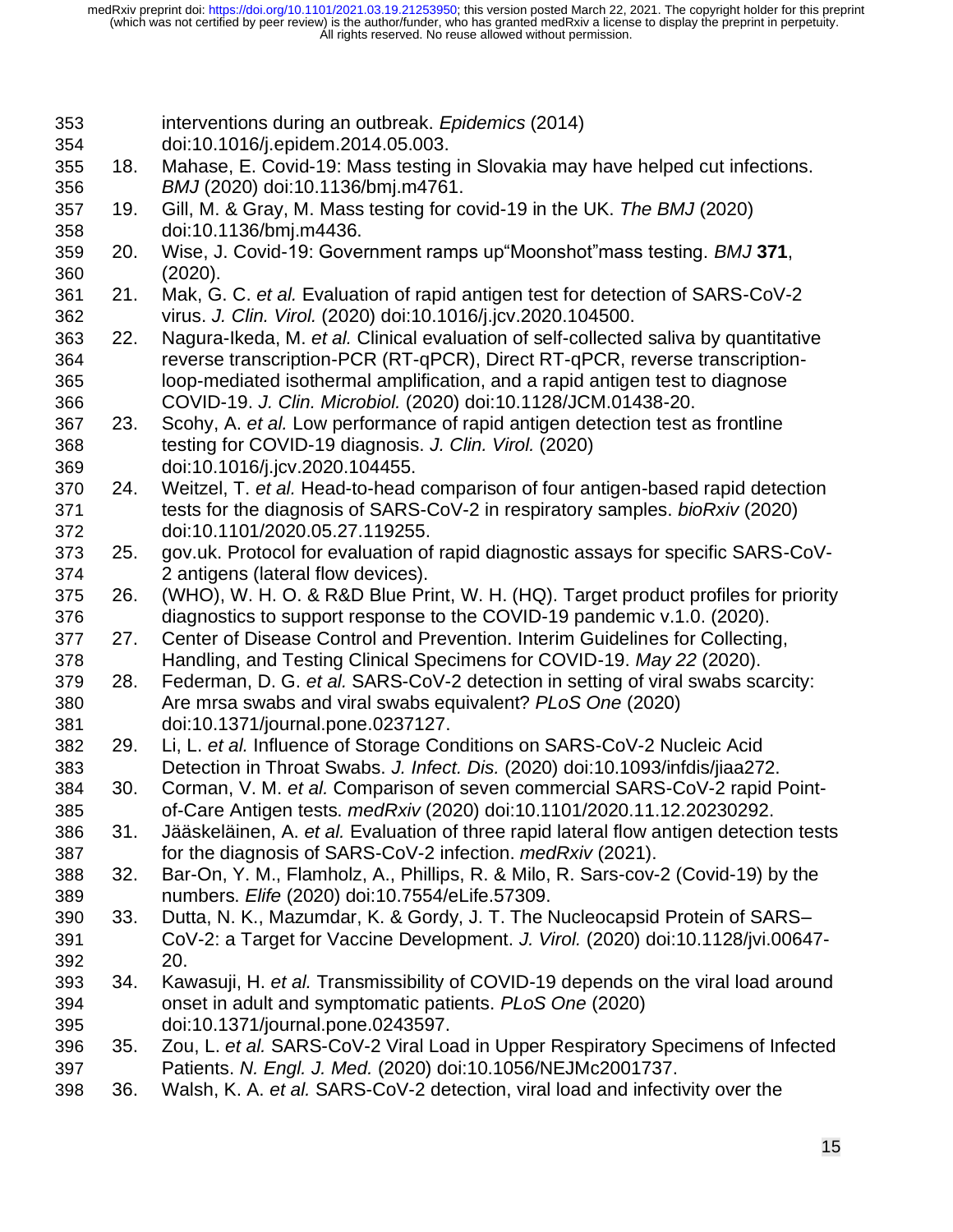- course of an infection. *Journal of Infection* (2020) doi:10.1016/j.jinf.2020.06.067.
- 37. van der Moeren, N. *et al.* Performance evaluation of a SARS-COV-2 rapid antigentest: Test performance in the community in the netherlands. *medRxiv* (2020) doi:10.1101/2020.10.19.20215202.
- 38. Byrne, R. L. *et al.* Saliva offers a sensitive, specific and non-invasive alternative to upper respiratory swabs for SARS-CoV-2 diagnosis. *medRxiv* (2020) doi:10.1101/2020.07.09.20149534.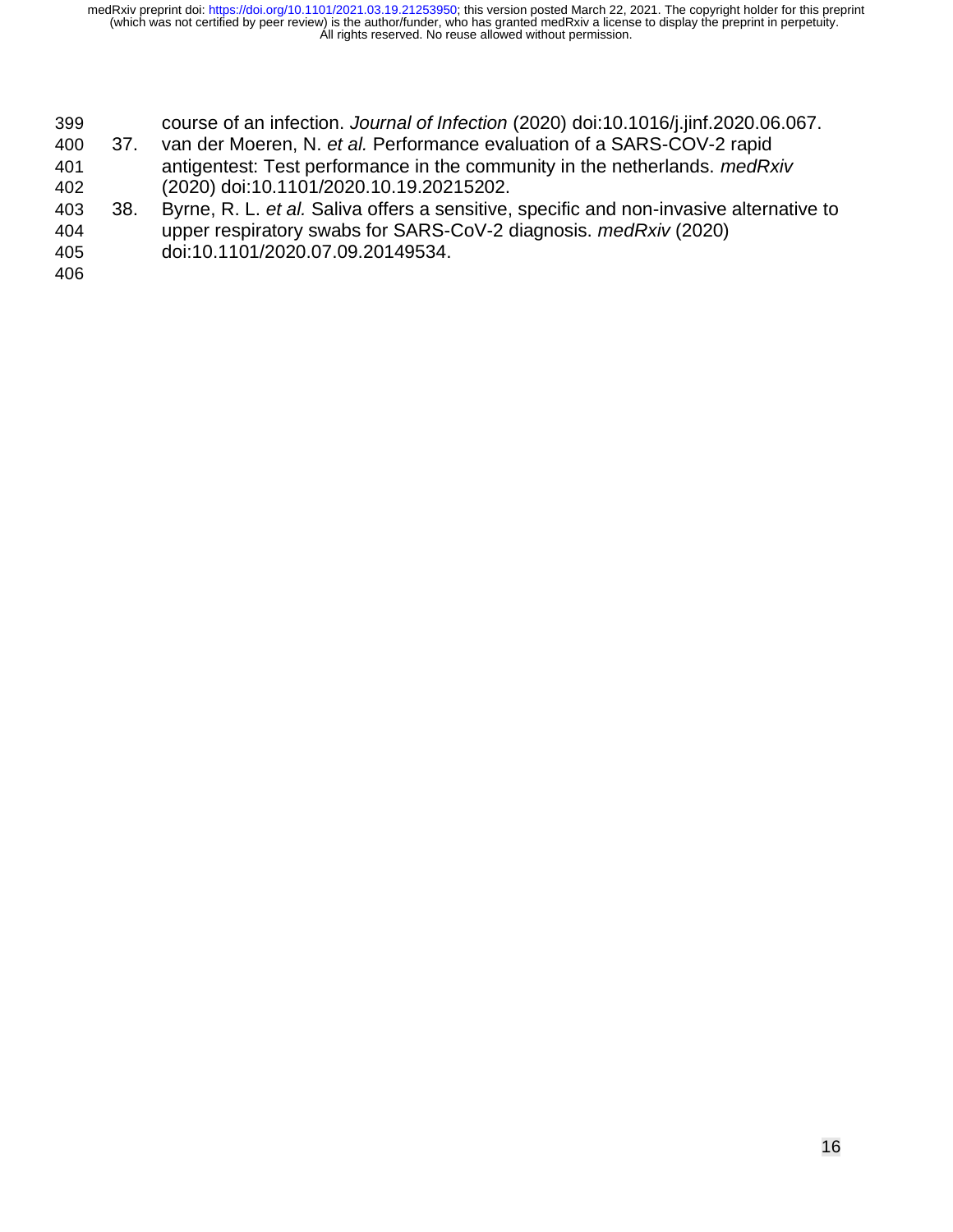- List of tables
- Table 1. Characteristics of the Ag-RDT tested
- Table 2. LOD after one week -80°C storage and one freeze-thaw cycle
- List of Figures
- Figure 1. Heatmap of the LODs on all matrices.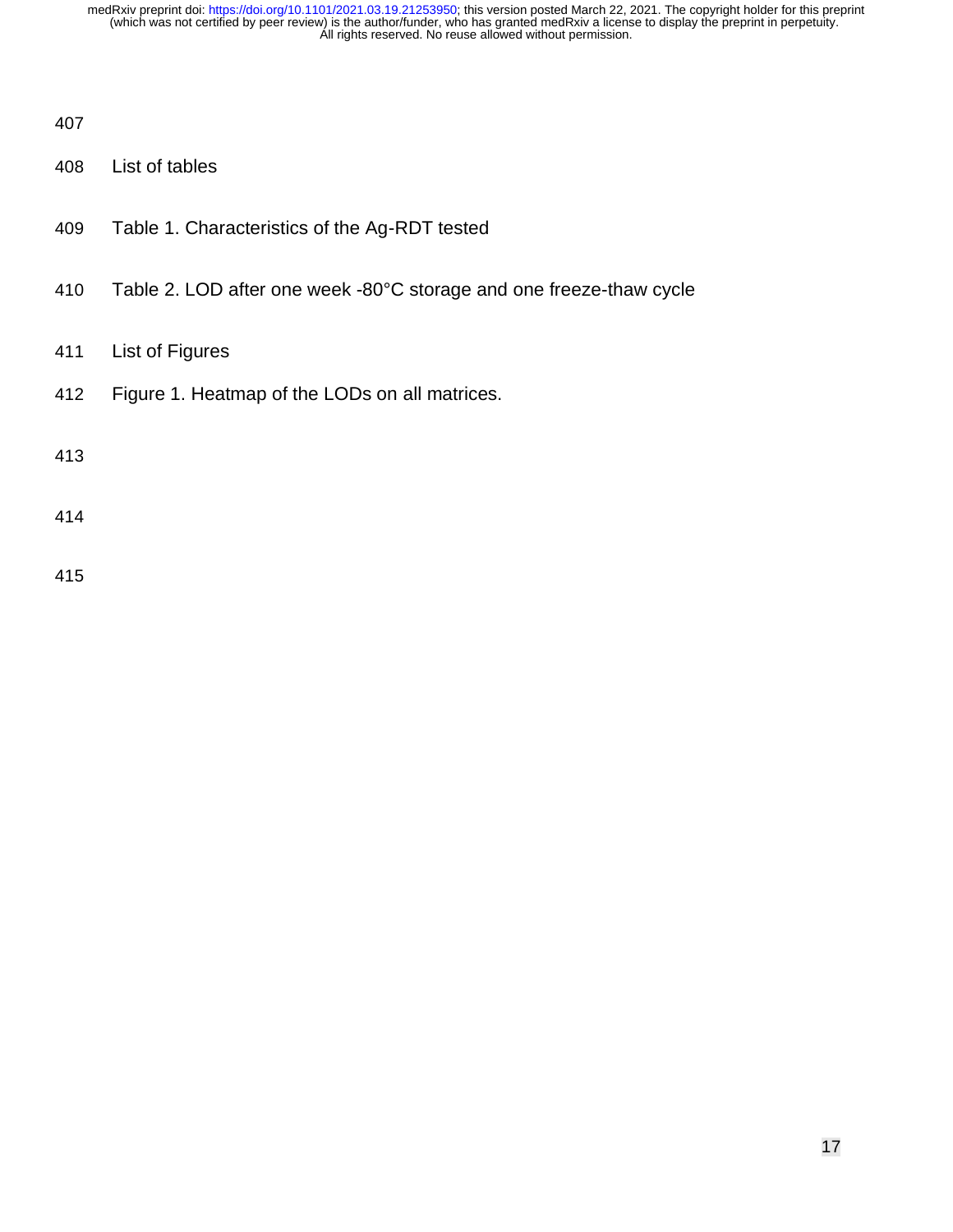# **Table 1. Characteristics of the Ag-RDT tested.**

| Test name in<br>this study | Assay                                  | <b>Manufacturer/Distributor</b>                           | Country     | Recommended<br>sample                  | <b>Principle</b>        | Format | <b>Minutes</b><br>lto result |
|----------------------------|----------------------------------------|-----------------------------------------------------------|-------------|----------------------------------------|-------------------------|--------|------------------------------|
| ActiveXpress               | ActivXpress+ COVID-19 Ag Complete Kit  | <b>Edinburgh Genetics Ltd</b>                             | UK          | NP/OP swab                             | Colloidal gold Cassette |        | $15 - 20$                    |
| <b>Biocredit</b>           | Biocredit COVID-19 Ag                  | Rapidgen Inc.                                             | Rep. Korea  | <b>NP</b><br>swab/UTM/VTM              | Colloidal gold Cassette |        | 30                           |
| <b>Bioeasy</b>             | Bioeasy 2019-nCoV Ag                   | Shenzhen Bioeasy Biotechnology                            | China       | NP swab                                | Fluorescence Cassette   |        | 10                           |
| <b>Espline</b>             | ESPLINE® SARS-CoV-2                    | Fujirebio Diagnostics Inc.                                | Japan       | NP swab                                | Colloidal gold Cassette |        | 30                           |
| Excalibur                  | Rapid SARS-CoV-2 Antigen test card     | Boson Diagnostics/Excalibur<br><b>Healthcare Services</b> | UK          | NP swab                                | Colloidal gold Cassette |        | 15                           |
| Genedia                    | GENEDIA W COVID-19 Ag                  | Green Cross Medical Science.                              | Rep. Korea  | NP swab/Sputum                         | Colloidal gold Cassette |        | $5 - 10$                     |
| iChroma                    | iChroma COVID-19 Ag Test               | Boditech Medical Inc.                                     | Rep. Korea  | NP swab                                | Fluorescence Cassette   |        | 12                           |
| Innova                     | Innova SARS-CoV-2 Antigen Rapid        | Innova Medical Group Ltd.                                 | UK          | N/T swab                               | Colloidal gold Cassette |        | 15                           |
| Joysbio                    | SARS-CoV-2 Antigen Rapid Test Kit      | Joysbio Biotechnology Ltd.                                | China       | N swab                                 | Colloidal gold Cassette |        | 15-20                        |
| Mologic                    | Mologic COVID-19 Ag Test device        | Mologic Ltd.                                              | UK          | T/N/NT swab                            | Colloidal gold Cassette |        | 10                           |
| <b>NowCheck</b>            | NowCheck COVID-19 Ag test              | Bionote Inc./Mologic Ltd.                                 | Rep. Korea  | NP swab                                | Colloidal gold Cassette |        | 15-30                        |
| Orient                     | Coronavirus Ag Rapid Test              | Zhejiang Orient Gene Biotech Ltd.                         | China       | NP swab                                | Colloidal gold Cassette |        | $10 - 15$                    |
| PanBio                     | Panbio™ COVID-19 Ag Rapid Test         | <b>Abbott Rapid Diagnostics</b>                           | Rep. Korea  | NP swab                                | Colloidal gold Cassette |        | 15                           |
| RespiStrip                 | Respi-Strip COVID-19 Ag                | Coris Bioconcept                                          | Belgium     | NP wash/<br>UTM/VTM                    | Colloidal gold Dipstick |        | 15-30                        |
| Roche                      | SARS-CoV-2 Rapid Antigen Test          | SD Biosensor Inc./ Roche<br>Diagnostics)                  | Switzerland | NP<br>swab/VTM/UTM                     | Colloidal gold Cassette |        | 15-30                        |
| Standard-F                 | Standard F COVID-19 Ag FIA             | SD Biosensor Inc.                                         | Rep. Korea  | NP swab                                | Fluorescence Cassette   |        | 15-30                        |
| Standard-Q                 | Standard Q COVID-19                    | SD Biosensor Inc.                                         | Rep. Korea  | NP swab                                | Colloidal gold Cassette |        | 15                           |
| Sure-Status                | Sure-Status COVID-19 Antigen Card Test | <b>Premier Medical Corporation</b>                        | India       | NP swab                                | Colloidal gold Cassette |        | 15-20                        |
| Wondfo                     | Wondfo 2019-nCoV Antigen Test          | Guangzhou Wondfo Biotech Co.                              | China       | NP/OP swab/VTM Colloidal gold Cassette |                         |        | $10 - 15$                    |

Abbreviations: Rep.: Republic, OP: oropharyngeal, NP: nasopharyngeal, N: nasal, T: throat, NT: nasal-throat, UTM: universal transport media, VTM: viral transport media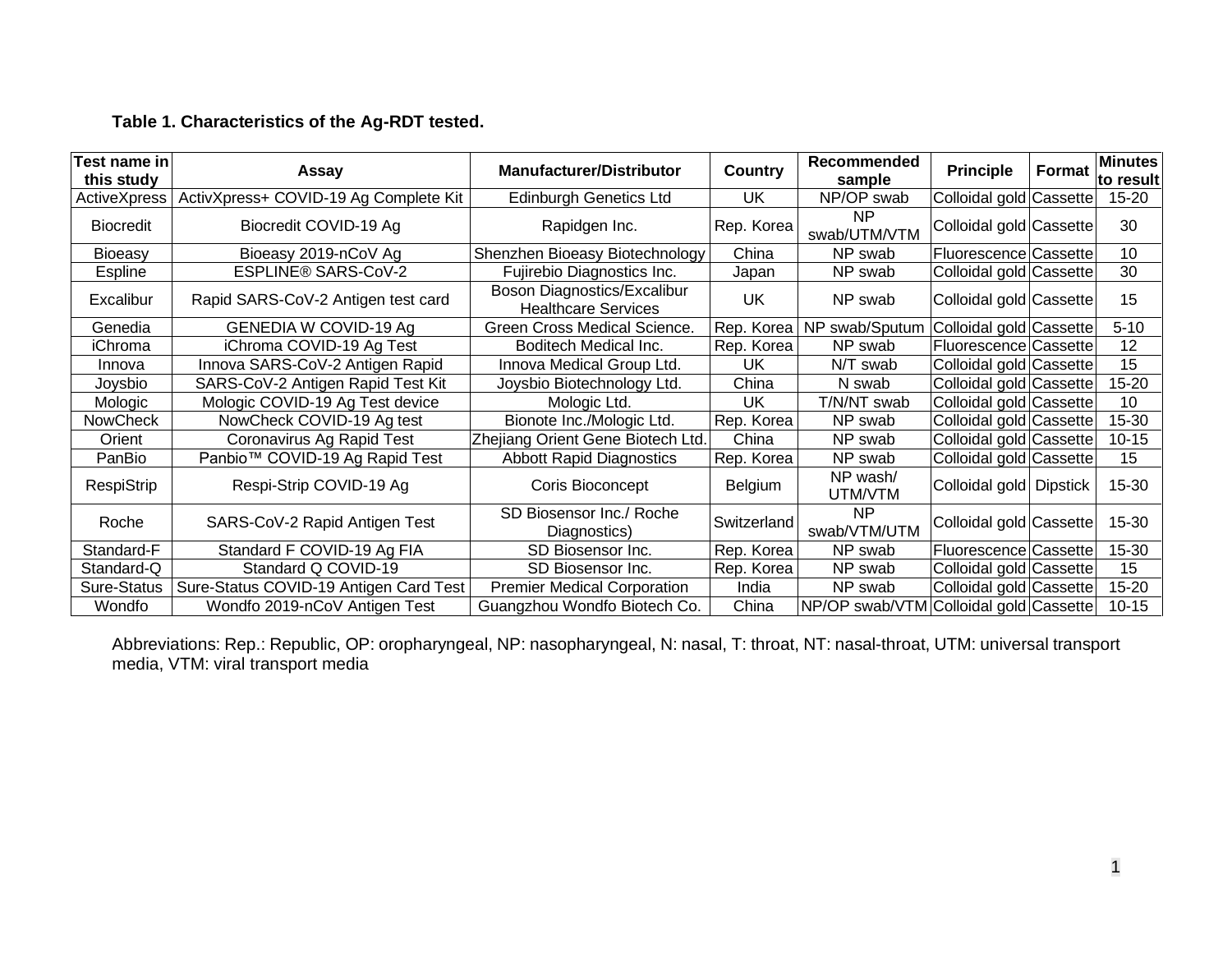

**Figure 1. Heatmap of the LODs on all matrices. Ag-RDTs in direct culture matrix colored green fulfilled WHO criteria. Note: no colored cells for direct culture indicates no Ag-RDT was tested with that matrix, no colored cells in swab in Amies swab means interference with that matrix, hence LOD is not available.**